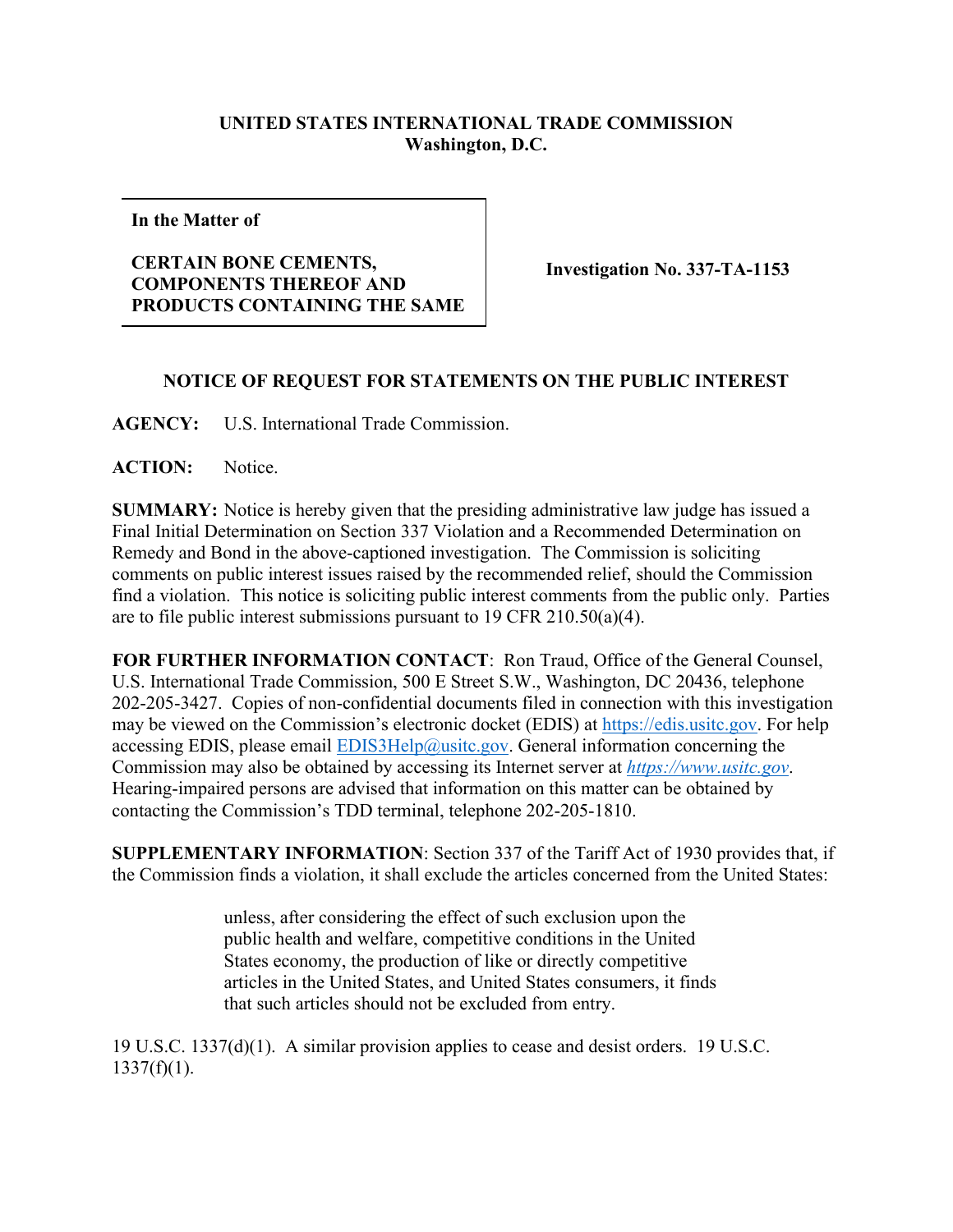The Commission is soliciting comments on public interest issues raised by the recommended relief should the Commission find a violation, specifically: a limited exclusion order directed to copolymer trade secrets TS 1–35 for five years; a limited exclusion order directed to the other categories of accused products for two years or less; and cease and desist orders directed to the respondents.

The Commission is interested in further development of the record on the public interest in this investigation. Accordingly, members of the public are hereby invited to file submissions of no more than five (5) pages, inclusive of attachments, concerning the public interest in light of the administrative law judge's Initial Determination on Violation of Section 337 and Recommended Determination on Remedy and Bond issued in this investigation on May 6, 2020. Comments should address whether issuance of the limited exclusion orders and cease and desist orders in this investigation, should the Commission find a violation, would affect the public health and welfare in the United States, competitive conditions in the United States economy, the production of like or directly competitive articles in the United States, or United States consumers.

In particular, the Commission is interested in comments that:

- (i) Explain how the articles potentially subject to the recommended remedial orders are used in the United States;
- (ii) Identify any public health, safety, or welfare concerns in the United States relating to the recommended orders;
- (iii) Identify like or directly competitive articles that complainants, their licensees, or third parties make in the United States which could replace the subject articles if they were to be excluded;
- (iv) Indicate whether complainants, complainants' licensees, and/or third-party suppliers have the capacity to replace the volume of articles potentially subject to the recommended orders within a commercially reasonable time; and
- (v) Explain how the recommended remedial orders would impact consumers in the United States.

Written submissions must be filed no later than by close of business on June 11, 2020.

Persons filing written submissions must file the original document electronically on or before the deadlines stated above. The Commission's paper filing requirements in 19 C.F.R. 210.4(f) are currently waived. 85 FR 15798 (March 19, 2020). Submissions should refer to the investigation number ("Inv. No. 337-TA-1153") in a prominent place on the cover page and/or the first page. (*See Handbook for Electronic Filing Procedures, [https://www.usitc.gov/documents/](https://www.usitc.gov/documents)*

*handbook on filing procedures.pdf.*). Persons with questions regarding filing should contact the Secretary (202-205-2000).